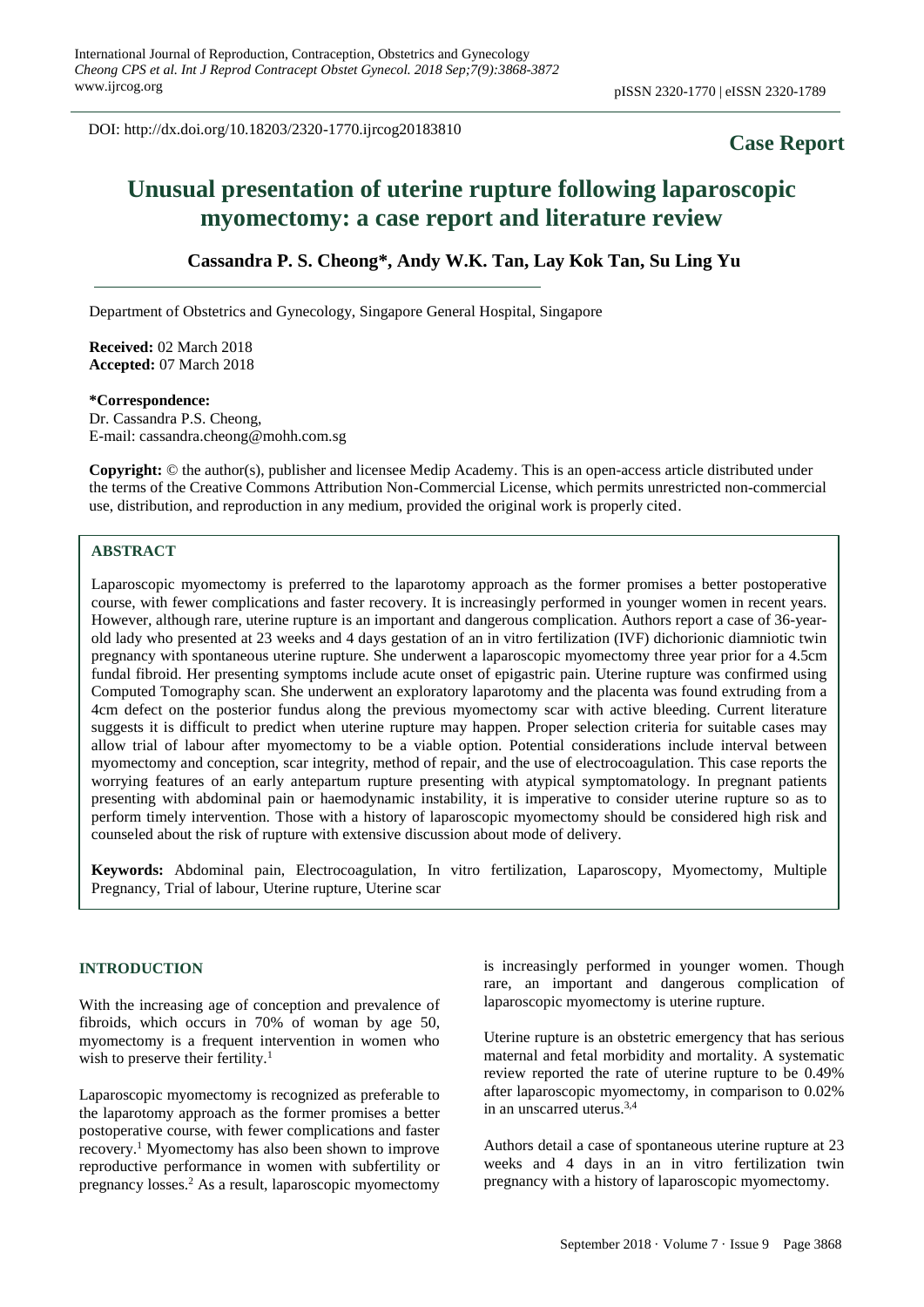#### **CASE REPORT**

Studied patient was a 36-year-old Chinese lady who presented to the labour suite with acute onset of constant abdominal pain at 23 weeks and 4 days gestation. This was an in vitro fertilization (IVF) pregnancy resulting in a dichorionic diamniotic twin pregnancy. Prior to admission, her antenatal progress had been uneventful. Her past medical history involved a laparoscopic myomectomy three years prior for a 4.5cm fundal fibroid in private hospital. She also had 2 previous unsuccessful IVF attempts over the past two years leading up to this pregnancy.

Initial examination revealed mild tenderness in the epigastric region with a soft abdomen. There was no rebound or guarding. Fetal heart sounds were heard on doppler. She was admitted to the delivery suite for close monitoring with an initial clinical impression of gastroenteritis in pregnancy. Despite symptomatic relief, her pain worsened. An urgent ultrasound was performed. The cervical length was 1.7cm with funneling and incidental finding of a 7.7 x 5.7 x 3.8 cm cystic mass containing low-level echoes and an echogenic area posterior to the cervix in the pouch of Douglas suspicious for collection of blood clots.



#### **Figure 1: Computed Tomography of the Abdomen and Pelvis showing dehiscence at the uterine fundus measuring 5.3 x 5.7 x 4.5 cm.**

The pain intensified, and she became hemodynamically unstable with maternal tachycardia of recorded heart rate from 106 to 119 bpm. Her haemoglobin levels fell from 11.3 to 8.2 to  $7.4$  g/dL and blood transfusion was initiated. Subsequently, she complained of contraction pain with vaginal bleeding. Speculum examination showed a pool of blood stained liquor. The impression was intra-abdominal bleeding with possible preterm premature ruptured of membranes (PPROM). An urgent surgical opinion was sought. The patient consented for an urgent Computed Tomography (CT) of the abdomen and pelvis to rule out possibility of splenic artery aneurysm. This revealed dehiscence of the uterine fundus measuring 5.3 x 5.7 x 4.5 cm with adjacent hematoma and moderate hemoperitoneum (Figure 1), and a moderate right-sided pleural effusion (Figure 2) which was further evaluated with CT Thorax.



#### **Figure 2: Computed tomography of the chest showing right hemothorax**

In view of the borderline viability of the twins, couple received intensive counselling from the neonatologists on the fetal morbidity and mortality. Couple decided for active management on the twins. Preoperatively, a rightsided chest tube was inserted which subsequently drained 700ml of haemoserous fluid. An exploratory midline laparotomy was done. The placenta was found extruding from a 4cm defect on the posterior fundus along the previous myomectomy scar, with active bleeding noted. The uterus was exteriorized, and a classical caesarean section performed, delivering both babies en caul. Multiple modified B-lynch sutures were applied to the lower segment of the uterus together with uterine arteries ligation. The uterus was closed with herring-bone closure in 3 layers followed by B lynch compression suture.

Postoperatively, she was admitted to the Surgical Intensive Care Unit. Her condition improved steadily. The chest tube was removed subsequently. Patient made a good recovery and was discharged well on postoperative day 10.

Both twins were admitted to the Neonatal Intensive Care Unit on ventilator support with Twin 1 weighing 578g and Twin 2 560g. However, the twins subsequently died on day 5 and day 12 of life respectively due to extreme prematurity.

#### **DISCUSSION**

The prevalence of fibroids is 70 to 80% by the age of  $50<sup>1</sup>$ In most cases, these fibroids remain asymptomatic. However, an indication for myomectomy in women of reproductive age would be pregnancy losses after exclusion of other causes. A retrospective study revealed that pregnancy loss reduced from 60% to 24% following myomectomy.<sup>2</sup> Laparoscopic myomectomy is commonly associated with shorter recovery time, fewer surgical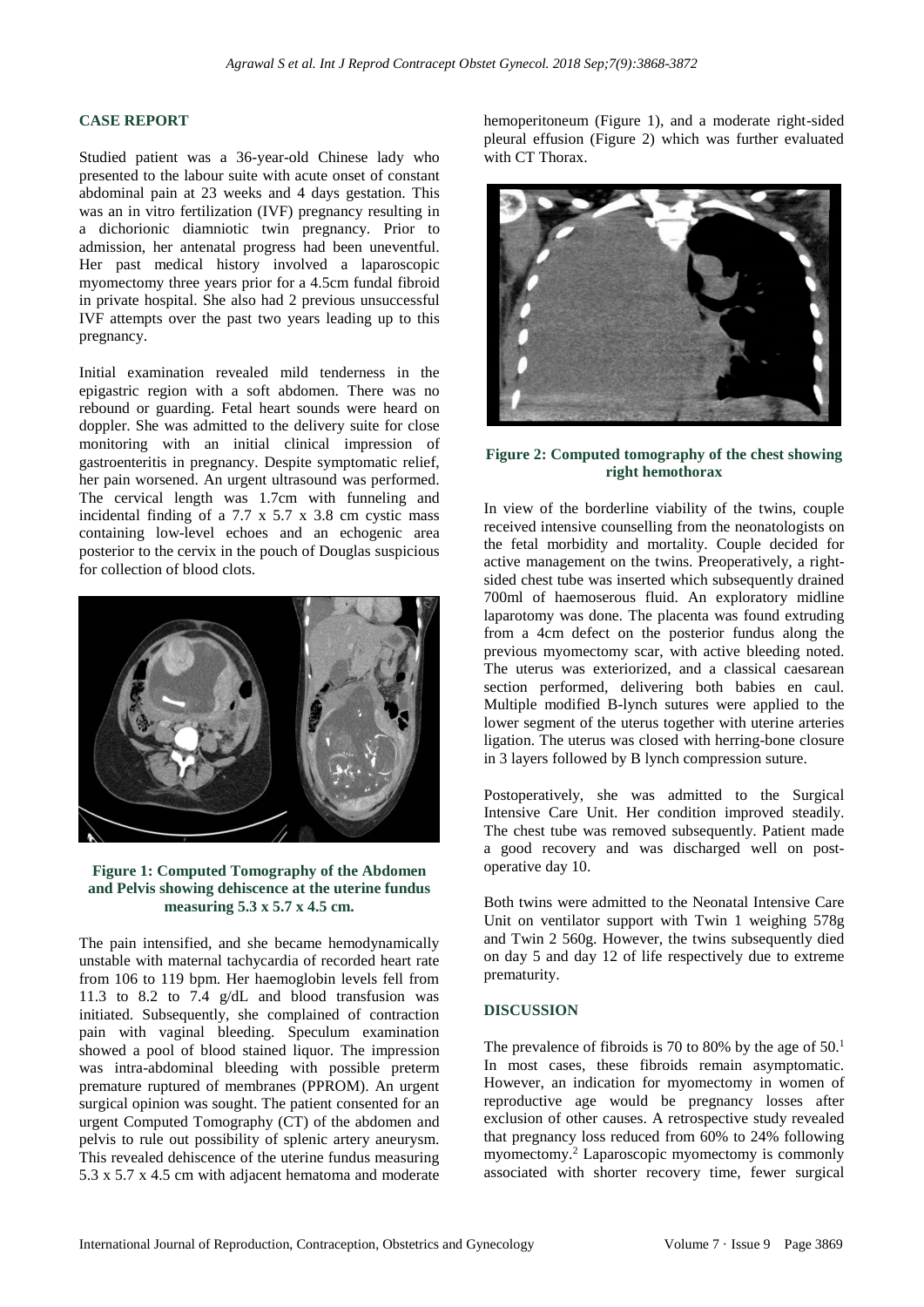complications.<sup>5</sup> There is also less adhesion formation, which is of particular importance where pregnancy is still desired.<sup>6</sup> However, a particular controversy surrounding laparoscopic myomectomy is the strength and integrity of its scar compared to that of laparotomy myomectomy during subsequent pregnancies. Case reports of uterine rupture after laparoscopic myomectomy have raised doubts regarding the safety of this approach.7-11 A recent systematic review analyzed 23 studies on 2367 pregnancies after myomectomy and found the overall incidence of uterine rupture to be 0.6%. Of these, the incidence of uterine rupture after laparotomy myomectomy was 0.67% compared to 0.99% of that after the laparoscopic approach.<sup>3</sup>

A review of current literature suggests that to date, it is difficult to predict when uterine rupture may happen - it can happen anytime under any circumstance. The gestation age of these case reports extends from midtrimester to the third trimester.<sup>7,8,10</sup> A systematic review compared antepartum and intrapartum uterine rupture and demonstrated that it was 1.52% and 0.47% respectively. This was however not statistically significant.<sup>3</sup> The lower incidence of intrapartum uterine rupture could possibly be due to most women having already undergone an elective caesarean delivery prior to the onset of labor. Nevertheless, a rupture rate of 0.47% in women undergoing trial of labor with previous myomectomy is comparable to that of 0.5% in women with previous caesarean section. $4$  This suggests that, with careful selection, trial of labour after myomectomy could possibly be an equally viable option as with VBAC. However, this would require validation with larger prospective studies. Proper selection criteria for suitable cases should also be created.

In order to adequately create such a selection criterion, many studies have sought to identify possible risk factors for uterine rupture to better guide future practices. The followings are few important considerations.

## *Interval after laparoscopic myomectomy for conception*

When after laparoscopic myomectomy then is it safe for conception? There is no consensus with regards to the interval before it is safe for pregnancy. Some centers advise women to wait at least 12 months for healing of uterine scars before attempting to conceive.<sup>12</sup> While this makes theoretical sense, the rate of healing is different in every case. Factors include patient's comorbidities influencing one's healing potential, location of myoma excised, whether the endometrium was breached, number of myoma removed etc. More often than not, in clinical practice, this advice is based on obstetrician's experience and clinical judgment. There has also been a case report of a successful uncomplicated pregnancy conceived 10 months after laparoscopic myomectomy, before a uterine rupture in the next pregnancy.<sup>10</sup> Likewise, in Tian's retrospective study, a defective scar was found during elective caesarean section of a patient whose pregnancy interval was 33 months.<sup>13</sup> These varied examples suggest that there is unlikely any conclusive relation between risk of uterine rupture and pregnancy interval.

# *Assessment of scar integrity*

Some centers suggest a second look laparoscopy after laparoscopic myomectomy to determine wound healing. A retrospective study by Kumakiri sought to determine the factors affecting uterine scar formation and predict the risk of scar rupture by performing second look laparoscopy after laparoscopic myomectomy. Of the 628 wounds observed from second look laparoscopy, 9.2% had a scarred uterus and this was significantly related to complete myometrial penetration and submucosal myoma. While none of the patients suffered from a uterine rupture in the series, it suggested that second look laparoscopy could potentially be utilized to predict the risk of uterine rupture.<sup>14</sup> Several studies have also suggested the use of ultrasound imaging in evaluating myometrial healing to determine its risk of rupture. A recent cohort prospective study by Tinelli followed patients after laparoscopic myomectomy with regular 2D ultrasound and Doppler velocimetry to evaluate uterine perfusion, haematoma formation, scar area and pressure and resistance index of the uterine arteries etc.<sup>15</sup> These are risk factors for poor myometrial healing and may effectively aid in the identification of "high risk" scars.

# *Method of repair*

There has also been much debate about the type of suture repair implicating risk of uterine rupture. While some clinicians attribute single layer closure with a doubled risk of uterine rupture, this is an issue that has been widely debated.<sup>16</sup> Interestingly, in Gambacorti-Passerini's systematic review, it was even shown that 71.4% of uterine rupture occurred in patients with a double-layered repair in contrast to 28.6% in those with a single layered repair.<sup>3</sup> Tian's retrospective study on pregnancy after myomectomy also revealed that 50% of uterine dehiscence happened in cases with double-layer closure.<sup>13</sup> These suggest that rather than the absolute number of layers to suture, the best suturing technique is one that respects the basic principles of good tissue repair - full depth of the edges must be taken, minimal tension, and prevention of haematoma.5,13 In the case when these principles cannot be achieved through laparoscopy, one should consider the use of laparoscopic-assisted myomectomy (LAM).<sup>5</sup> LAM was first described in 1994 by Nezhat as an alternative to laparotomy and laparoscopic myomectomy.<sup>17</sup> Seidman subsequently compared the outcomes of LAM against conventional approaches. LAM was performed for large myomas requiring extensive morcellation or deep intramural myomas requiring uterine repair. A cockscrew manipulator is inserted into the myoma, lifting it against the midline suprapublic puncture. The 5mm puncture is then extended transversely to 4 to 5cm, facilitating rapid removal of the myoma and reconstruction of the uterine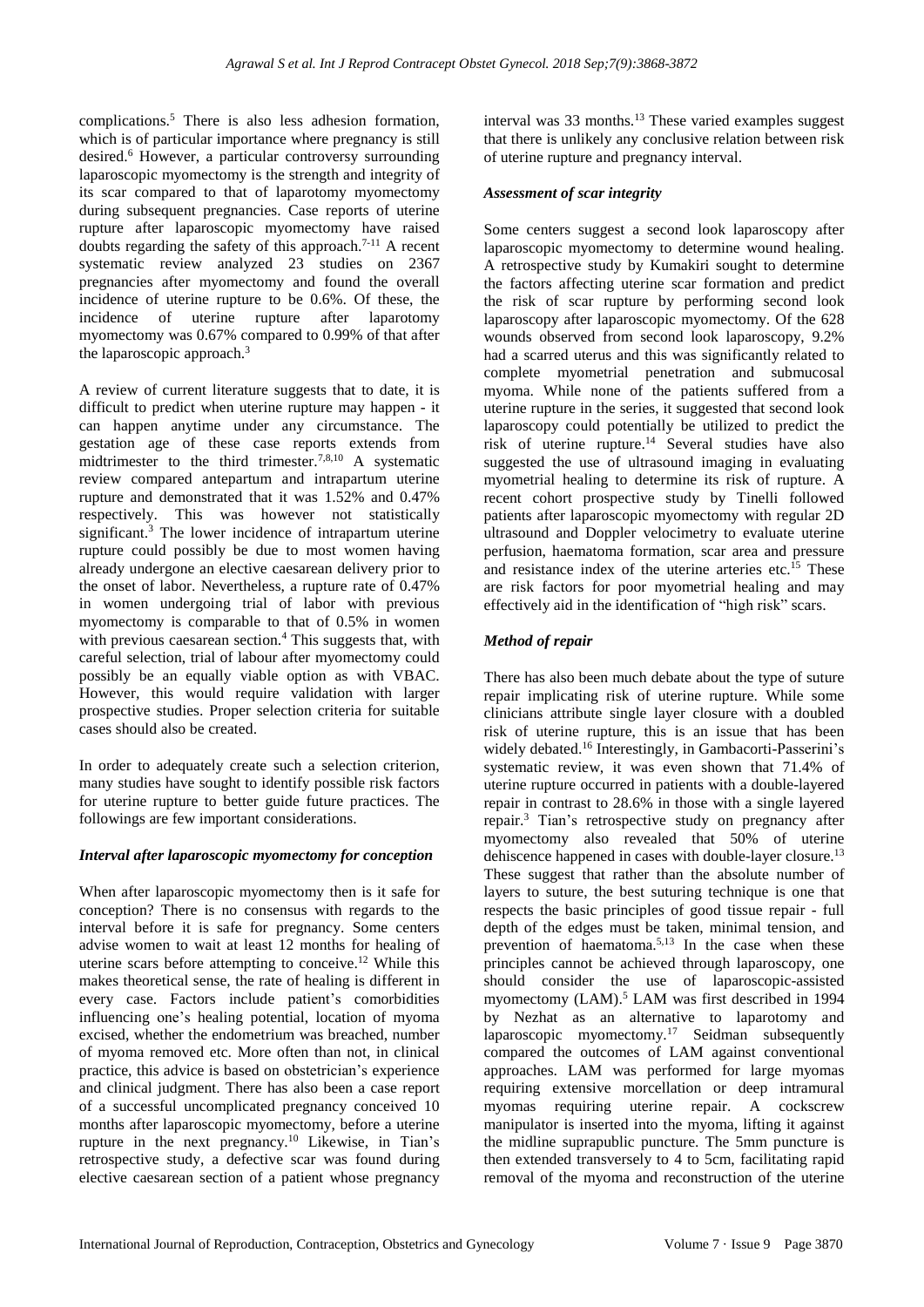defect by sutures. The study found LAM to be a favourable alternative to laparoscopic myomectomy especially for large or deep intramural myomas due to reduced operative time and access to meticulous suturing yet reducing the risk of adhesion formation from that of laparotomy myomectomy.<sup>18</sup>

## *Electrocoagulation*

Electrocoagulation should be minimized, if not avoided, in laparoscopic myomectomy. While electrocoagulation is an effective method for haemostasis, it results in devascularization of myometrium causing inflammation and necrosis, impairing wound healing. Gambacorti-Passerini's systematic review revealed that use of electrocautery was higher in the group with uterine rupture and in all 7 cases of uterine rupture, electrocautery was used.<sup>3</sup> This is not only restricted to uterine incisions but was seen even in a case of a pedunculated subserosal posterior uterine wall fibroid with no uterine incision.<sup>19</sup> It is therefore recommended that electrocoagulation be kept to a minimum.<sup>5</sup> In addition, when a pedunculated fibroid is removed solely by electrocautery, the implantation surface should be reinforced with a suture if it is more than 1cm.<sup>3,5</sup>

Interestingly, in studied case, the uterine rupture was complicated by spontaneous haemothorax. Haemothorax is defined as pleural fluid with a haematocrit greater than 50% of the patient's blood haemocrit level. Common causes are thoracic trauma or iatrogenic. A small proportion are however spontaneous, and these include vascular events (such as aortic dissection or aneurysm, arteriovenous malformation), coagulopathy, malignancy, endometriosis (Catamenial haemothorax) etc.<sup>20</sup> A review of current literature revealed little mention regarding the association of haemothorax with haemoperitoneum. Vaughan et al reports a case of spontaneous haemothorax secondary to haemoperitoneum after a caesarean section.<sup>21</sup> This was attributed to diaphragmatic fenestration along with raised intra-abdominal pressure in pregnancy. Another case report by May also described haemothorax from haemoperitoneum secondary to porous diaphragm syndrome. <sup>22</sup> Although rare, haemothorax may occur in patients with haemoperitoneum and clinicians should remain vigilant especially when there is evidence of respiratory compromise as it is a potentially lifethreatening condition with rapid ventilatory collapse.

## **CONCLUSION**

While uterine rupture is a rare complication following laparoscopic myomectomy, it certainly has serious maternal and fetal morbidities and mortality. This case reports the worrying features of an early antepartum rupture presenting with atypical symptomatology. Therefore, when pregnant patients present with abdominal pain or haemodynamic instability, it is imperative to consider uterine rupture as a possible cause and perform timely intervention. Pregnant women with a past history of laparoscopic myomectomy should be considered high risk and counseled about the risk of rupture and an extensive discussion about mode of delivery undertaken. Future studies could also look into generating selection criterias to stratify patients at higher risk of uterine rupture.

*Funding: No funding sources Conflict of interest: None declared Ethical approval: Not required*

# **REFERENCES**

- 1. Vilos GA, Allaire C, Laberge PY, Leyland N, Vilos AG, Murji A, et al. The management of uterine leiomyomas. J Obstet Gynaecol Can. 2015;37(2):157-81.
- 2. Li TC, Mortimer R, Cooke ID. Myomectomy: a retrospective study to examine reproductive performance before and after surgery. Hum Reprod. 1999 Jul;14(7):1735-40.
- 3. Gambacorti-Passerini Z, Gimovsky AC, Locatelli A, Berghella V. Trial of labor after myomectomy and uterine rupture: a systematic review. Acta Obstet Gynecol Scand. 2016;95:724-34.
- 4. Royal College of Obstetricians and Gynaecologists (RCOG). Birth after previous caesarean birth. Greentop guideline no. 45. 2015. Available at: https://www.rcog.org.uk/globalassets/documents/gui delines/gtg 45.pdf. Accessed 22 Aug 2016.
- 5. Dubuisson JB, Fauconnier A. Laproscopic myomectomy. In: Jacques Donnez. Atlas of operative laparoscopy and hysteroscopy. 3rd ed. Informa UK Ltd; 2007. 227-238.
- 6. Bulletti C, Polli V, Negrini V, Giacomucci E, Flamigni C. Adhesion formation after laparoscopic myomectomy. J Am Assoc Gynecol Laparosc. 1996;3,533-6.
- 7. Kiseli M, Artas H, Armagan F, Dogan Z. Spontaneous Rupture of Uterus in Mid-trimester pregnancy due to increased uterine pressure with previous laparoscopic myomectomy. Int J Fertl Steril. 2013;7(3):239-42.
- 8. Sutton C, Standen P, Acton J, Griffin C. Spontaneous uterine rupture in a preterm pregnancy following myomectomy. Case Rep Obstet Gynecol 2016;2016.
- 9. Djaković I, Sabolović Rudman S, Djaković Ž, Košec V. Uterine Rupture Following Myomectomy in Third Trimester. Acta Clinica Croatica. 2015;54.4:521-3.
- 10. Song SY, Yoo HJ, Kang BH, Ko YB, Lee KH, Lee M. Two pregnancy cases of uterine scar dehiscence after laparoscopic myomectomy. Obstet Gynecol Sci. 2015;58.6:518-21.
- 11. Kacperczyk J, Bartnik P, Romejko-Wolniewicz E, Dobrowolska-Redo A. Postmyomectomic Uterine Rupture Despite Cesarean Section. Anticancer Res. 2016;36(3):1011-3.
- 12. Bernardi TS, Radosa MP, Weisheit A, Diebolder H, Schneider U, Schleussner E, et al. Laparoscopic